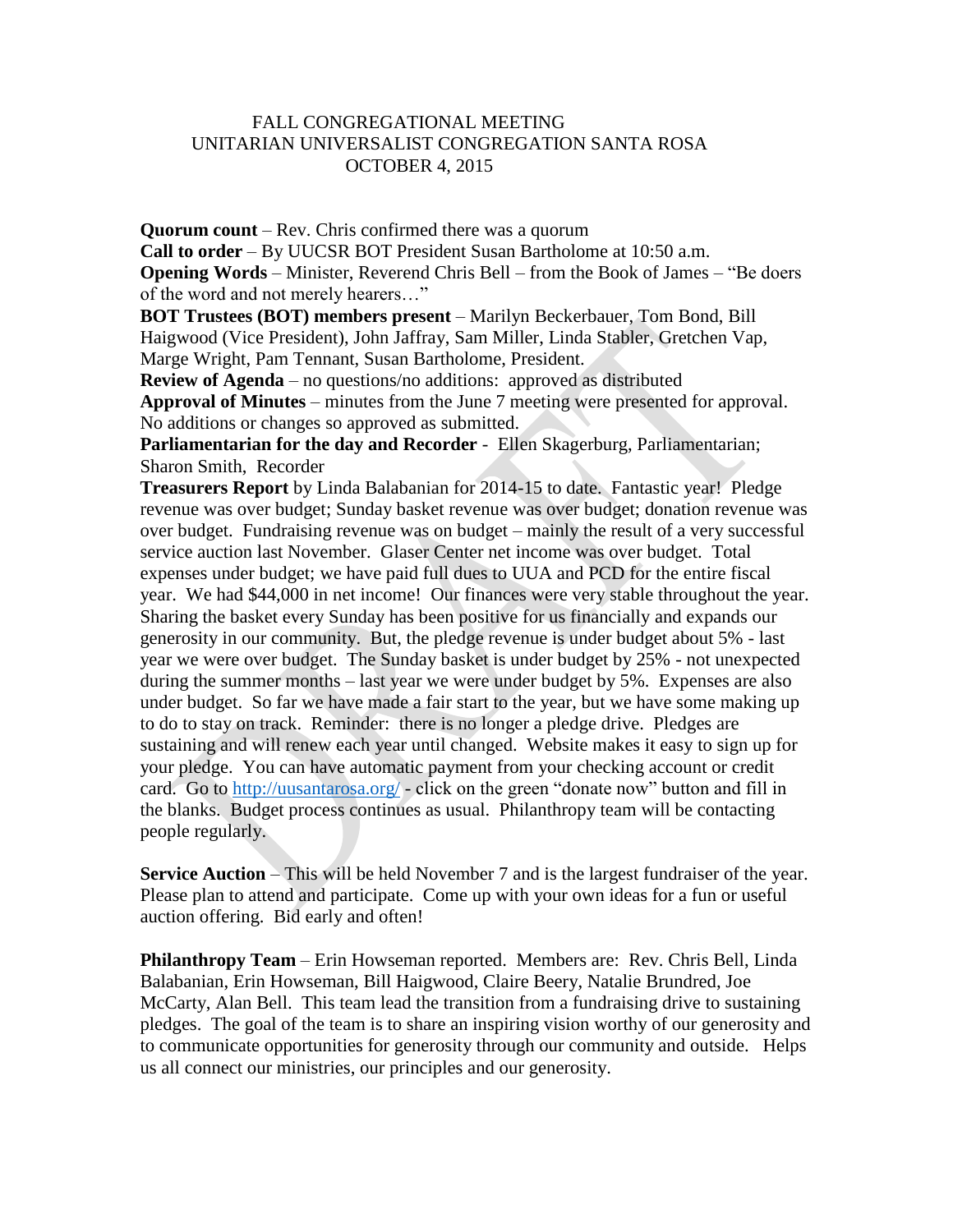**Nomination and Election of Endowment Committee Members** – presented by Linda Harlow. Linda presented nominations for the Endowment Committee – there are three who are being nominated. Committee members will serve for one three year term. Being nominated: Robin Rogers, Helga Lemke, Eric Peterson. A motion was made to approve these three nominations by Mary Wolfe. **"I make a motion to approve the 3 nominees."** There was 1 abstention, 1 vote against, and remainder voted in favor. Motion passed. Discussion: question asked: what are the qualifications? How does the general congregation have input into this? Answer: nominations come from the BOT, and the Endowment Committee votes on it and then it comes to this group for a vote. Basically people are being considered who have experience with money.

**Report from Programs Goal Group** – Bill Haigwood presented. Members are Susan Bartholome, Bill Haigwood, Marilyn Beckerbauer, Pam Tennant. There are 4 primary goals: (1) Improve and widen our minister's response to members and friends who suffer grief, loss, despair, loneliness, worry and trauma by milestones book, shared ministry, caring connections, support groups; (2) Find opportunities to offer teaching in practical skills such as parenting, anger management, managing personal and family finances, relationship communication, legal support, estate planning; (3) Increase engagement with worship themes and topics related to informal discussion of sermon topics after services, using monthly service themes for TIE group discussions; (4) Further community and congregation connection in the areas of mentors for young people, adopting a school, UUCSR's religious education programs, Friday Family Fun Nights.

**Staffing Goal Group report** – Linda Stabler presented. Goal group members are Tom Bond, Sam Miller, Linda Stabler. There are two goals: (1) work with the HR Committee to establish a more robust annual salary planning program and (2) research UUCSR staffing needs for the future; In terms of the annual salary setting program – raises for the staff have been very modest for the past 5 years due to general economic conditions and UUCSR's limited financial resources. Conditions and resources have improved significantly. This year we implemented a 5% retirement program. Higher raises consistent with individual performance levels would result in a more competitive salary program. As far as staffing needs for the future – research ministerial and staffing needs for the next year, 5 years, and 10 years. Identify possible new positions, write job descriptions and determine annual costs for each position. There should be a staffing plan put in place to set priorities and timing for creating new positions. Possible positions for research are: assistant minister, financial manager, bookkeeper, web consultant, paid RE staff.

**Facilities Goal Group** report by John Jaffray and Gretchen Vap - (1) Courtyard shade panels – per John, the first shade is up and the Board has approved the ordering of the other 7 shades which will cover most of the court area. The hope is to have these within the next 4-5 weeks. (2) Building security – we have one bid and have solicited a second bid. Board has approved us going forward with this project. This will mean a video intercom for the front door; a key card access system for external doors, an alarm system with motion detection, cameras and phone call would be made if there is unauthorized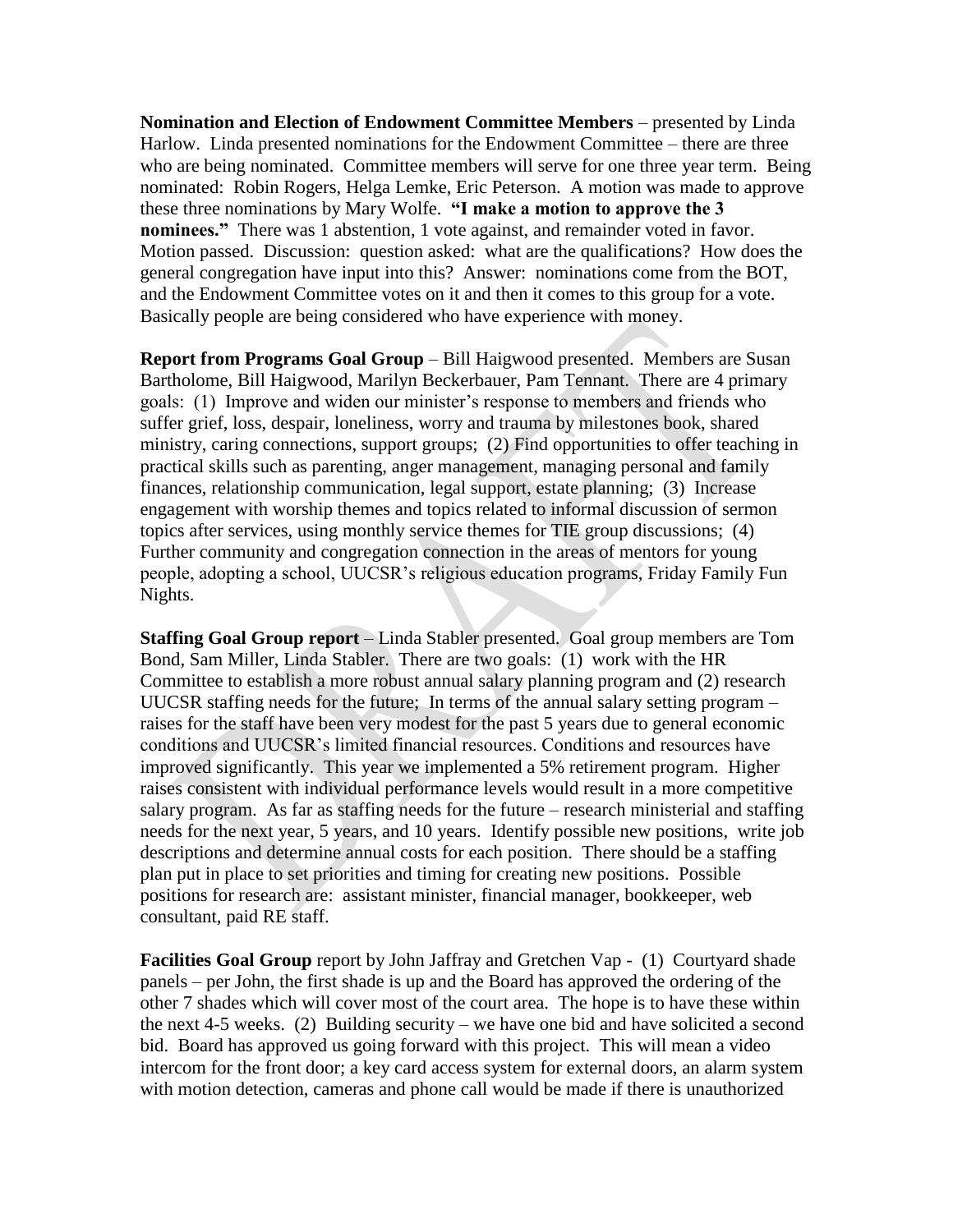entry. There is basically no security currently at night when no one is here. Locks will be rekeyed so that only staff and a few other people will have keys to external doors. It is anticipated that 11 pm to 5 am in the morning the alarm will be on. (3) Kitchen renovation – per Gretchen, the kitchen will be renovated so that it works better for us since most social activities include food and drink. The current kitchen is outdated/appliances old. The floor will be removed and replaced with painted cement, replacement of 2 stoves and the dishwasher – restaurant style; new triple sink and faucet, new countertop, move tall cabinet between stoves, add upper and lower cabinets and long countertop stove to stove. The kitchen will be closed for 2 weeks during this remodel. Some funds are available from a donation separate from the budget. The Board voted on allowing a \$25K expenditure and the bid was \$22K - the contractor will work for half the usual fee. A congregation vote is needed for this expense. Anything over \$10K needs to come to the congregation for a vote.

**Vote**: A motion was made by Eric Skagerberg to approve up to \$25K for this project. All in favor – show of hands; against – 0; abstained – 0; **motion passed.**

**Report from the UUCSR General Assembly Delegates** – Susan Panttaja reported. Delegates: Susan Panttaja, Art Rosenblum, Maureen Rumford, Carol Kraemer, Margaret Coston, Dorris Lee, Patrick Gabriel. The annual meeting was held in Portland. There were many general sessions, worship, song and celebration. The general sessions can be watched online. A couple topics: Support of Black Lives Matter and climate change. Next year's meeting will be in Columbus OH but you can attend remotely. You can vote and watch everything live.

**State of the Congregation** – Rev. Chris said, "It is great!" It is healthy and well. UUCSR has a wonderful group of leaders and volunteers. We have to make sure that our volunteers don't burn out and that there is always a process for every leader to recruit members. We are healthier when we include others. We need to do a better job in communication. We need volunteers to teach in the children's program.

**Appreciation of members** – Gretchen Vap presented. At every congregation meeting a few members are honored for their contributions. There are so many more, but 4 have been selected this time. Daniel Reid – sound; Roger Corman – music; Art Rosenblum – board member, treasurer, TIE, usher/greeter; Carol Kraemer – Social Advocates.

**Open Forum** – questions/comments: Question: what is happening on the committee for shared ministry? Answer: Rev. Chris reported that there is regular interface about his relationship with the congregation and to address any areas of conflict within the committees. We have been working on elder issues, home bound people. Good news is that we solve most of our conflicts. There are actually a small number of conflicts. Question: how are the goals for the committees determined, for example the HR Committee? Do they come up through the visioning process? Answer: At the annual board retreat we discuss and end up with a lot of goals and prioritize. Then the Board members decide which goal group they want to participate in. Question: Where do the